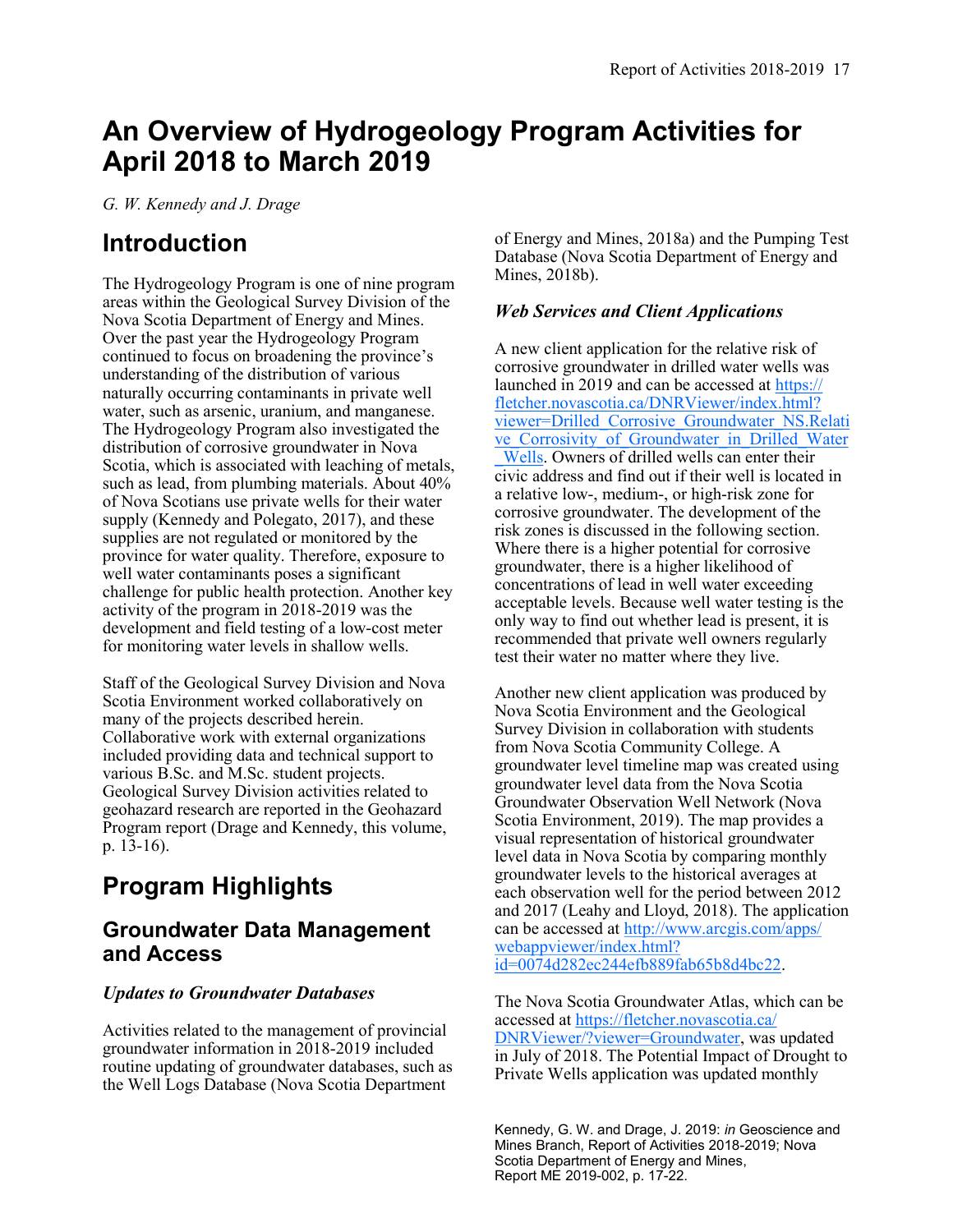during the summer of 2018, and can be accessed at [https://fletcher.novascotia.ca/DNRViewer/?](https://fletcher.novascotia.ca/DNRViewer/?viewer=DroughtIndex) [viewer=DroughtIndex.](https://fletcher.novascotia.ca/DNRViewer/?viewer=DroughtIndex)

### **Groundwater Research and Mapping**

### *Uranium in Well Water*

Uranium is a naturally occurring contaminant in Nova Scotia groundwater and is associated with kidney damage at levels above the Health Canada (2017) maximum acceptable concentration (MAC) of 20 µg/L. A project was initiated in 2017 to review available research related to uranium in Nova Scotia well water, to develop our understanding of the hydrogeological controls of uranium in well water, and to produce a revised risk map to communicate risk to private well users. The overall objective of the project is to protect the health of Nova Scotians from exposure to uranium in well water by promoting the importance of water testing and appropriate treatment.

Activities of Geological Survey Division staff in 2018-19 included the publication of an Open File Report (Kennedy and Drage, 2018b) that reviews available research related to uranium occurrence in well water in Nova Scotia. A second report, investigating the association of uranium with various hydrogeologic criteria, and a new risk map and web mapping application, are planned for 2019-2020.

### *Potential Corrosivity of Groundwater*

Lead in private well drinking water in Nova Scotia has been associated with corrosive groundwater that leaches lead and other metals from plumbing materials (e.g. Maessen et al., 1985; Sweeney et al., 2017). Waterborne lead is associated with various adverse human health effects, including neurological impacts, increased blood pressure and kidney damage, and is a probable human carcinogen (Health Canada, 2019). Health Canada recently lowered the maximum acceptable concentration of lead in drinking water from 10 µg/L to 5 µg/L (Health Canada, 2019). Although public drinking water systems in Nova Scotia are risk-managed for lead exposure, private well water supplies are not regulated; therefore, additional efforts to communicate risks are needed.

A project was initiated in 2018 to investigate spatial patterns of the potential corrosivity of groundwater and lead in well water compared to Nova Scotia's major aquifer types. The project's goal was to produce a map to communicate to private well users the relative risk of having potentially corrosive well water, and hence the relative risk of having elevated levels of lead and other metals (e.g., copper) in their drinking water. In 2018-2019 the Hydrogeology Program published an Open File Report on the corrosivity of groundwater in Nova Scotia and its association with lead in private well water (Kennedy, 2019), and produced a risk map application indicating the relative risk of corrosive groundwater in private drilled wells.

### *Manganese in Well Water*

Manganese is a naturally occurring chemical that is commonly found in Nova Scotia well water. The existing Health Canada guideline for manganese in drinking water is an aesthetic objective of 50 µg/L. However, a health-based maximum acceptable concentration of 120 µg/L (Health Canada, personal communication) has been proposed based on emerging epidemiological evidence (Health Canada, 2016). Manganese commonly occurs in Nova Scotia well water and it is estimated that approximately 30% of the province's private water wells will have manganese levels above the proposed Health Canada health-based guideline. A revised aesthetic objective of 20 µg/L has also been proposed by Health Canada (Health Canada, 2016). It is estimated that over 50% of the province's private water wells may exceed the proposed aesthetic objective.

A project was initiated in 2018 under the Hydrogeology Program to develop our understanding of the hydrogeological controls of manganese in well water, which will be used to develop a risk map for private well users. The aim of the project is to protect the health of Nova Scotians from exposure to manganese in well water by promoting water testing and appropriate treatment.

In 2018-2019, program activities focused on the preparation of a manganese in well water chemistry dataset. Future work will focus on the spatial correlation between manganese in well water and hydrogeologic criteria, and the potential development of a risk map and web application.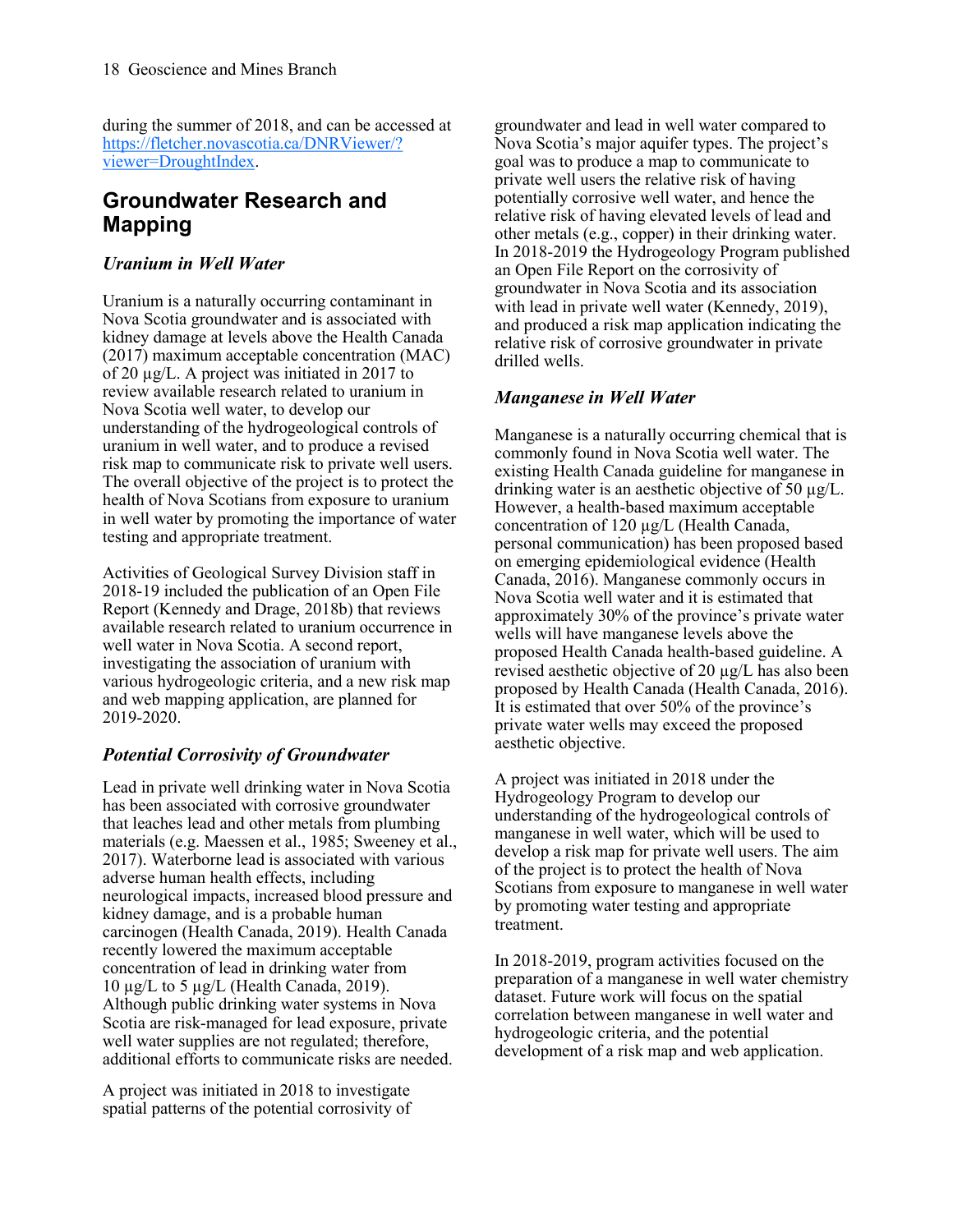### *Profiling Contaminants in Nova Scotia Drinking Water*

A joint project with researchers from the Nova Scotia Health Authority was initiated in 2019 to develop comprehensive exposure maps for various contaminants by combining well water sample data from the Geological Survey Division and Atlantic Path, a long-term cohort study of chronic disease in Atlantic Canada. Contaminant-specific maps will be produced at two levels of geography (community areas and a 5 km square grid) considered to be relevant to address public health concerns (e.g., see Saint-Jacques et al., 2016; Saint-Jacques et al., 2017). These exposure maps will thereafter be used to support knowledge transfer projects and environmental health research.

One of the most important predictors of private well owners testing and treating their water is risk knowledge. This project aims to improve the understanding of the spatial distribution of naturally occurring groundwater contaminants, which will be used to develop appropriate communication materials that aim to raise awareness and promote private well water testing and treatment. An improved understanding of the spatial distribution of the contaminants will also enable the province to focus its risk mitigation efforts on areas where there is the greatest potential exposure to groundwater contaminants. Further, it will provide more comprehensive environmental exposure data to examine the association between the spatial distribution of environmental risk factors and health risk, particularly cancer.

### *Shallow Aquifer Water Level Monitoring*

The need for a real-time monitoring network for shallow aquifers was highlighted during a drought in Nova Scotia in 2016. The drought was particularly severe in southwestern Nova Scotia where the driest summer in 137 years was recorded. This area of the province relies more heavily on shallow dug wells for private water supplies, and over 1,000 wells went dry in the summer of 2016 (Kennedy et al., 2017). During the drought, there was a need to track aquifer levels so that emergency management staff could plan appropriate management responses and the public and media could be kept informed about the drought impacts. Although Nova Scotia has a provincial groundwater observation well network, it monitors deeper drilled wells and is not equipped for real-time reporting. Therefore, a low-cost realtime water level meter for dug wells was developed and pilot tested in 2017.

The newly developed water level meters are permanently installed in dug wells and use an ultrasonic sensor to measure water levels. The meters are custom-built and cost approximately \$200 each to build. The water level data are transmitted daily via WiFi and are immediately available for viewing and download. The water level data collected during the 2017 pilot test compared well with data from pressure transducers and manual measurements (Drage and Kennedy, 2018). In 2018, the network was expanded to 10 monitoring sites across Nova Scotia. The network relies on private well owners to volunteer their dug wells for meter installation, and to provide access to their WiFi network to transmit the daily water levels. The monitoring site locations are shown on the *Potential Impact of Drought to Private Wells*  map [\(https://fletcher.novascotia.ca/DNRViewer/?](https://fletcher.novascotia.ca/DNRViewer/?viewer=DroughtIndex) [viewer=DroughtIndex\),](https://fletcher.novascotia.ca/DNRViewer/?viewer=DroughtIndex) which also provides access to the real-time water level results.

Example results from one of the dug wells in the network are shown in Figure 1. These results show a typical seasonal water level pattern that appears in many of the dug wells in the network. As shown in Figure 1, spring water levels are relatively high until July, when they begin to decline, which continues throughout the summer until fall precipitation causes a rapid rise in October. Water levels then remain high for the fall and early winter, until cold winter conditions reduce recharge to the aquifer, causing water levels to decline again in January. The maximum water level range from summer to fall in this well was 3.7 m.



**Figure 1.** Groundwater level results from a dug well in Mount Uniacke, Nova Scotia.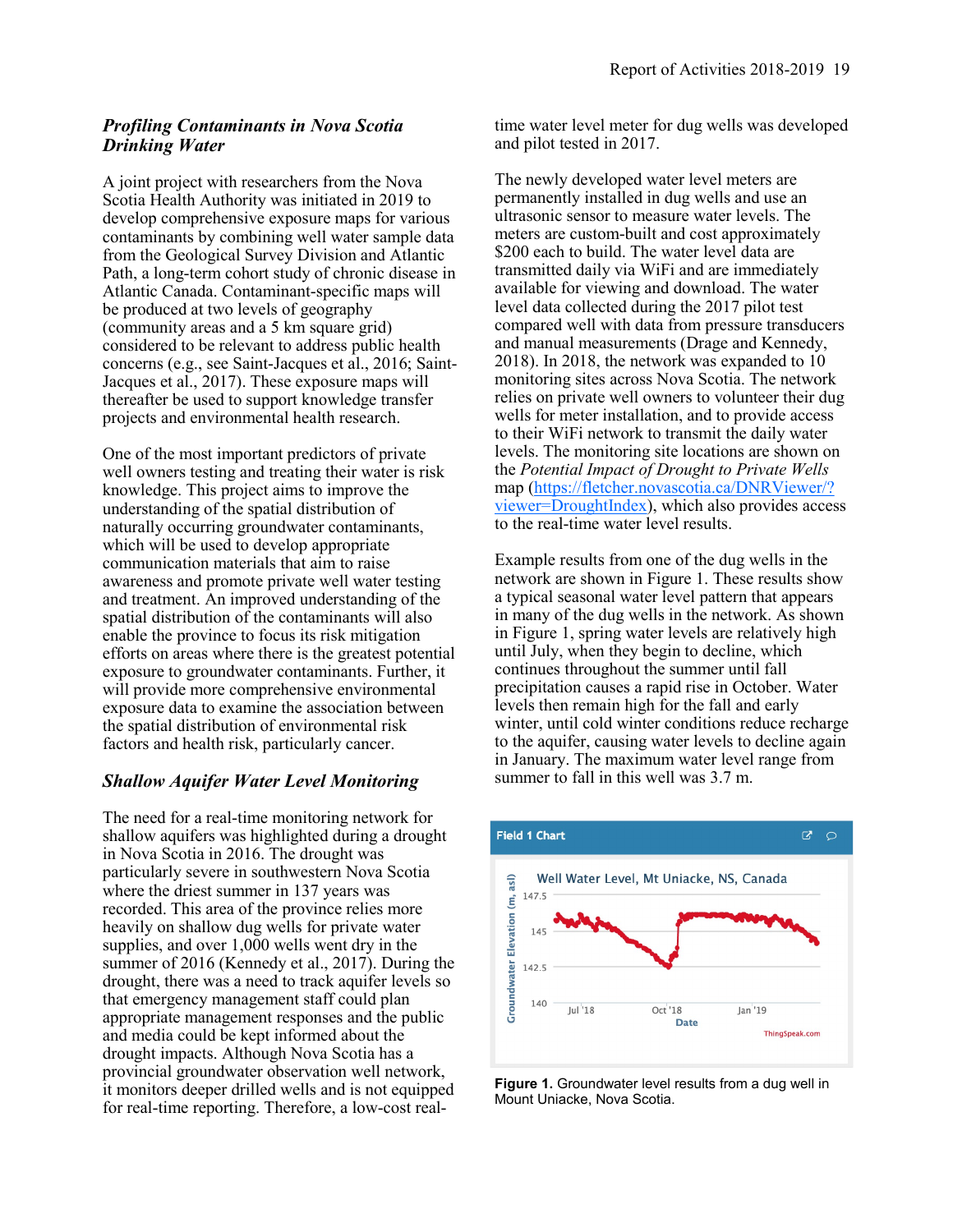### **Groundwater Management**

### *Changes to Health Canada Drinking Water Quality Guidelines*

Health Canada has recently reviewed aesthetic and/or health-based limits for several chemical parameters for drinking water quality, such as aluminum, antimony, arsenic, copper, lead, manganese, strontium, and uranium. To assist Nova Scotia Environment (NSE) with evaluation of the potential impact of any proposed changes to the Health Canada drinking water guidelines on private and public water supplies in Nova Scotia, staff of the Geological Survey Division performed analyses of available well water chemistry data compared to the distribution of private well users (Nova Scotia Department of Energy and Mines, 2018c). In addition, Nova Scotia Geological Survey Division staff provided technical support in 2018-2019 to NSE in preparation for changes to the lead in drinking water guideline.

### *Private Water Supplies Committee*

Geological Survey Division staff participated on a Private Water Supplies Committee initiated in October of 2018 and consisting of members from Nova Scotia Environment and the Nova Scotia Department of Health. The committee aims to reduce barriers to testing and treatment of private water supplies and will continue to be active in 2019-2020.

### **Outreach and Support Activities**

### *Support Activities*

Geological Survey Division staff assisted various clients with requests for data and technical advice in 2018-2019. Clients included other government departments, universities, homeowners, municipalities, and groundwater consultants. Support to universities included the provision of data to a Dalhousie M.Sc. project on well water quality issues in Harrietsfield, and to a Dalhousie B.Eng. project on well water quantity issues in southwest Nova Scotia.

### *Presentations*

The Hydrogeology Program delivered the following presentations during 2018-19:

• A lecture on the hydrogeology of Nova Scotia to a first-year hydrogeology class in the Faculty of Engineering at Dalhousie University;

• A conference poster presentation at Resources for Future Generations in Vancouver on a low-cost meter for aquifer drought monitoring in Nova Scotia (Drage and Kennedy, 2018); and

• A presentation to the Nova Scotia Groundwater Association titled *Well Logs Data: From Rig to Regional Assessment*.

## **Publications**

The following publications by the Hydrogeology Program were released in 2018-2019.

Open File Report: Potential Corrosivity of Groundwater in Nova Scotia and its Association with Lead in Private Well Water (Kennedy, 2019), available online at [https://novascotia.ca/natr/meb/](https://novascotia.ca/natr/meb/data/pubs/19ofr02/ofr_me_2019-002.pdf)  $data/pubs/19ofr02/off$  me 2019-002.pdf.

Report: An Overview of Hydrogeology Program Activities for April 2017 to March 2018 (Kennedy and Drage, 2018a), available online at [https://](https://novascotia.ca/natr/meb/data/pubs/18re01/8_ROA2018Kennedy_hydrology.pdf) [novascotia.ca/natr/meb/data/](https://novascotia.ca/natr/meb/data/pubs/18re01/8_ROA2018Kennedy_hydrology.pdf) [pubs/18re01/8\\_ROA2018Kennedy\\_hydrology.pdf.](https://novascotia.ca/natr/meb/data/pubs/18re01/8_ROA2018Kennedy_hydrology.pdf)

Open File Report: A Review and Summary of Activities Related to Uranium in Nova Scotia Well Water (Kennedy and Drage, 2018b), available online at [https://novascotia.ca/natr/meb/data/](https://novascotia.ca/natr/meb/data/pubs/18ofr06/ofr_me_2018-006.pdf) pubs/18ofr0 $6/$ ofr\_me $2018-006$ .pdf.

Conference Poster: A Low-Cost Internet of Things Aquifer Drought Monitoring Network in Nova Scotia, Canada: Pilot Program Results (Drage and Kennedy, 2018).

Open File Report: Mapping Historical Groundwater Levels of Nova Scotia: A Conceptual Model (Leahy and Lloyd, 2018), available online at [https://novascotia.ca/natr/meb/data/pubs/18ofr07/](https://novascotia.ca/natr/meb/data/pubs/18ofr07/ofr_me_2018-007.pdf) [ofr\\_me\\_2018](https://novascotia.ca/natr/meb/data/pubs/18ofr07/ofr_me_2018-007.pdf)-007.pdf

Journal publication: Development of a leaching procedure to assess the risk of uranium leaching due to construction and demolition waste disposal (Letman et al., 2018), abstract available online at <https://doi.org/10.1016/j.wasman.2018.05.038>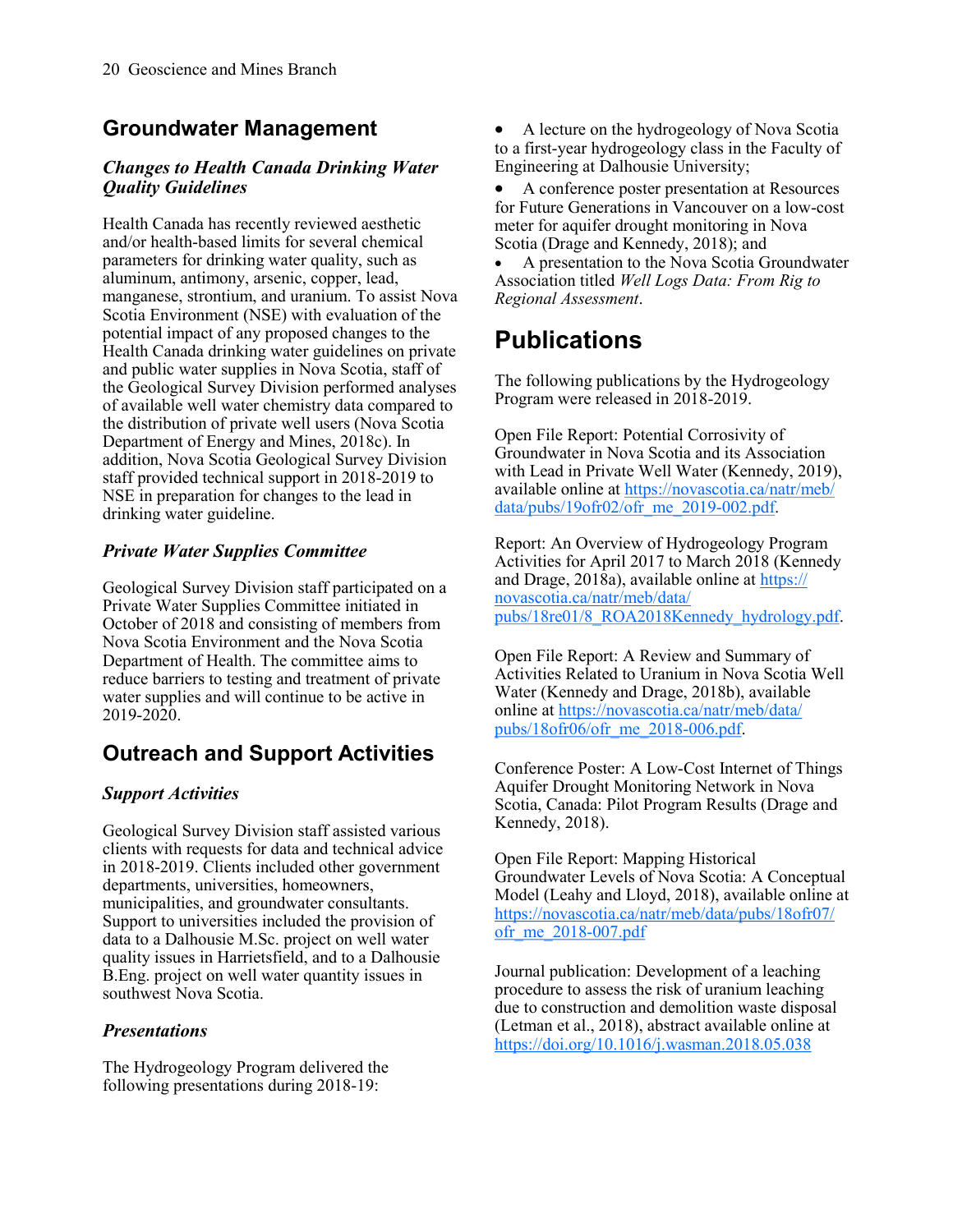Journal publication: Low-impact development effects on aquifer recharge using coupled surface and groundwater models (Mooers et al., 2018), abstract available online at [https://doi.org/10.1061/](https://doi.org/10.1061/(ASCE)HE.1943-5584.0001682) [\(ASCE\)HE.1943](https://doi.org/10.1061/(ASCE)HE.1943-5584.0001682)-5584.0001682

## **Research Directions**

Private well water quality concerns due to naturally occurring contaminants will remain a significant area of focus for the Hydrogeology Program. The program will therefore continue to advance the province's understanding of the hydrogeological controls on naturally occurring contaminants in private well water and to develop risk communication tools and other interventions to promote appropriate well water testing and treatment. While much of the pilot phase work is complete on the development of a shallow aquifer monitoring network, the Hydrogeology Program will continue to monitor, test and refine the network.

Other high priority activities include the compilation of legacy groundwater data, the improvement of data capture processes, the maintenance of spatial data, and the development of online applications to publish and provide access to these data.

## **Acknowledgments**

The authors would like to acknowledge the many individuals and organizations that assisted and collaborated with the Hydrogeology Program throughout the year.

## **References**

Drage, J. and Kennedy, G.W., 2018. A low-cost Internet of Things aquifer drought monitoring network in Nova Scotia, Canada; Resources for Future Generations (RFG) Vancouver, June 16-21, 2018. <[https://www.researchgate.net/](https://www.researchgate.net/publication/326160010_A_Low-Cost_Internet_of_Things_Aquifer_Drought_Monitoring_Network_in_Nova_Scotia_Canada_Pilot_Program_Results) [publication/326160010\\_A\\_Low](https://www.researchgate.net/publication/326160010_A_Low-Cost_Internet_of_Things_Aquifer_Drought_Monitoring_Network_in_Nova_Scotia_Canada_Pilot_Program_Results)-Cost Internet of Things Aquifer Drought Monit oring Network in Nova Scotia Canada Pilot Pr ogram Results>

Health Canada, 2016. Manganese in drinking water: document for public consultation; Federal-Provincial-Territorial Committee on Drinking Water, June 2016, 116 p. [<https://www.canada.ca/](https://www.canada.ca/content/dam/canada/health-canada/migration/healthy-canadians/health-system-systeme-sante/consultations/manganese/alt/manganese-eng.pdf)

[content/dam/canada/health](https://www.canada.ca/content/dam/canada/health-canada/migration/healthy-canadians/health-system-systeme-sante/consultations/manganese/alt/manganese-eng.pdf)-canada/migration/ healthy-[canadians/health](https://www.canada.ca/content/dam/canada/health-canada/migration/healthy-canadians/health-system-systeme-sante/consultations/manganese/alt/manganese-eng.pdf)-system-systeme-sante/ [consultations/manganese/alt/manganese](https://www.canada.ca/content/dam/canada/health-canada/migration/healthy-canadians/health-system-systeme-sante/consultations/manganese/alt/manganese-eng.pdf)-eng.pdf>

Health Canada, 2017. Uranium in drinking water: document for public consultation; Federal-Provincial-Territorial Committee on Drinking Water, October 2017, 81 p. <[https://](https://www.canada.ca/content/dam/hc-sc/documents/programs/consultation-uranium-drinking-water/consultation-uranium-drinking-water-eng.pdf) [www.canada.ca/content/dam/hc](https://www.canada.ca/content/dam/hc-sc/documents/programs/consultation-uranium-drinking-water/consultation-uranium-drinking-water-eng.pdf)-sc/documents/ [programs/consultation](https://www.canada.ca/content/dam/hc-sc/documents/programs/consultation-uranium-drinking-water/consultation-uranium-drinking-water-eng.pdf)-uranium-drinking-water/ [consultation](https://www.canada.ca/content/dam/hc-sc/documents/programs/consultation-uranium-drinking-water/consultation-uranium-drinking-water-eng.pdf)-uranium-drinking-water-eng.pdf>

Health Canada, 2019. Guidelines for Canadian drinking water quality: guideline technical document – lead; Federal-Provincial-Territorial Committee on Drinking Water, March 2019, 106 p. < [https://www.canada.ca/content/dam/hc](https://www.canada.ca/content/dam/hc-sc/documents/services/publications/healthy-living/guidelines-canadian-drinking-water-quality-guideline-technical-document-lead/guidance-document/guidance-document.pdf)-sc/ [documents/services/publications/healthy](https://www.canada.ca/content/dam/hc-sc/documents/services/publications/healthy-living/guidelines-canadian-drinking-water-quality-guideline-technical-document-lead/guidance-document/guidance-document.pdf)-living/ [guidelines](https://www.canada.ca/content/dam/hc-sc/documents/services/publications/healthy-living/guidelines-canadian-drinking-water-quality-guideline-technical-document-lead/guidance-document/guidance-document.pdf)-canadian-drinking-water-qualityguideline-technical-document-[lead/guidance](https://www.canada.ca/content/dam/hc-sc/documents/services/publications/healthy-living/guidelines-canadian-drinking-water-quality-guideline-technical-document-lead/guidance-document/guidance-document.pdf)[document/guidance](https://www.canada.ca/content/dam/hc-sc/documents/services/publications/healthy-living/guidelines-canadian-drinking-water-quality-guideline-technical-document-lead/guidance-document/guidance-document.pdf)-document.pdf>

Kennedy, G.W., 2019. Potential corrosivity of groundwater in Nova Scotia and its association with lead in private well water; Nova Scotia Department of Energy and Mines, Open File Report ME 2019-002, 22 p.

Kennedy, G.W. and Drage, J., 2018a. An overview of hydrogeology program activities for April 2017 to March 2018; in Geoscience and Mines Branch Report of Activities 2017-2018; Nova Scotia Department of Natural Resources, Report ME 2018-001, p. 33-39. [<https://novascotia.ca/natr/](https://novascotia.ca/natr/meb/data/pubs/18re01/8_ROA2018Kennedy_hydrology.pdf) [meb/data/](https://novascotia.ca/natr/meb/data/pubs/18re01/8_ROA2018Kennedy_hydrology.pdf) [pubs/18re01/8\\_ROA2018Kennedy\\_hydrology.pdf](https://novascotia.ca/natr/meb/data/pubs/18re01/8_ROA2018Kennedy_hydrology.pdf)

Kennedy, G.W. and Drage, J., 2018b. A review and summary of activities related to uranium in Nova Scotia well water; Nova Scotia Department of Energy and Mines, Open File Report ME 2018 006, 34 p. <[https://novascotia.ca/natr/meb/data/](https://novascotia.ca/natr/meb/data/pubs/18ofr06/ofr_me_2018-006.pdf) [pubs/18ofr06/ofr\\_me\\_2018](https://novascotia.ca/natr/meb/data/pubs/18ofr06/ofr_me_2018-006.pdf)-006.pdf>

Kennedy, G.W. and Polegato, A., 2017. Where does our tap water come from? An analysis of domestic water source and supply demographics in Nova Scotia; Nova Scotia Department of Natural Resources, Open File Report ME 2017-004, 18 p. [<http://novascotia.ca/natr/meb/data/pubs/17ofr04/](http://novascotia.ca/natr/meb/data/pubs/17ofr04/ofr_me_2017-004.pdf) ofr me  $2017-004.$ pdf>

Kennedy, G.W., Drage, J., and Check, G., 2017. Development of indices to assess the potential